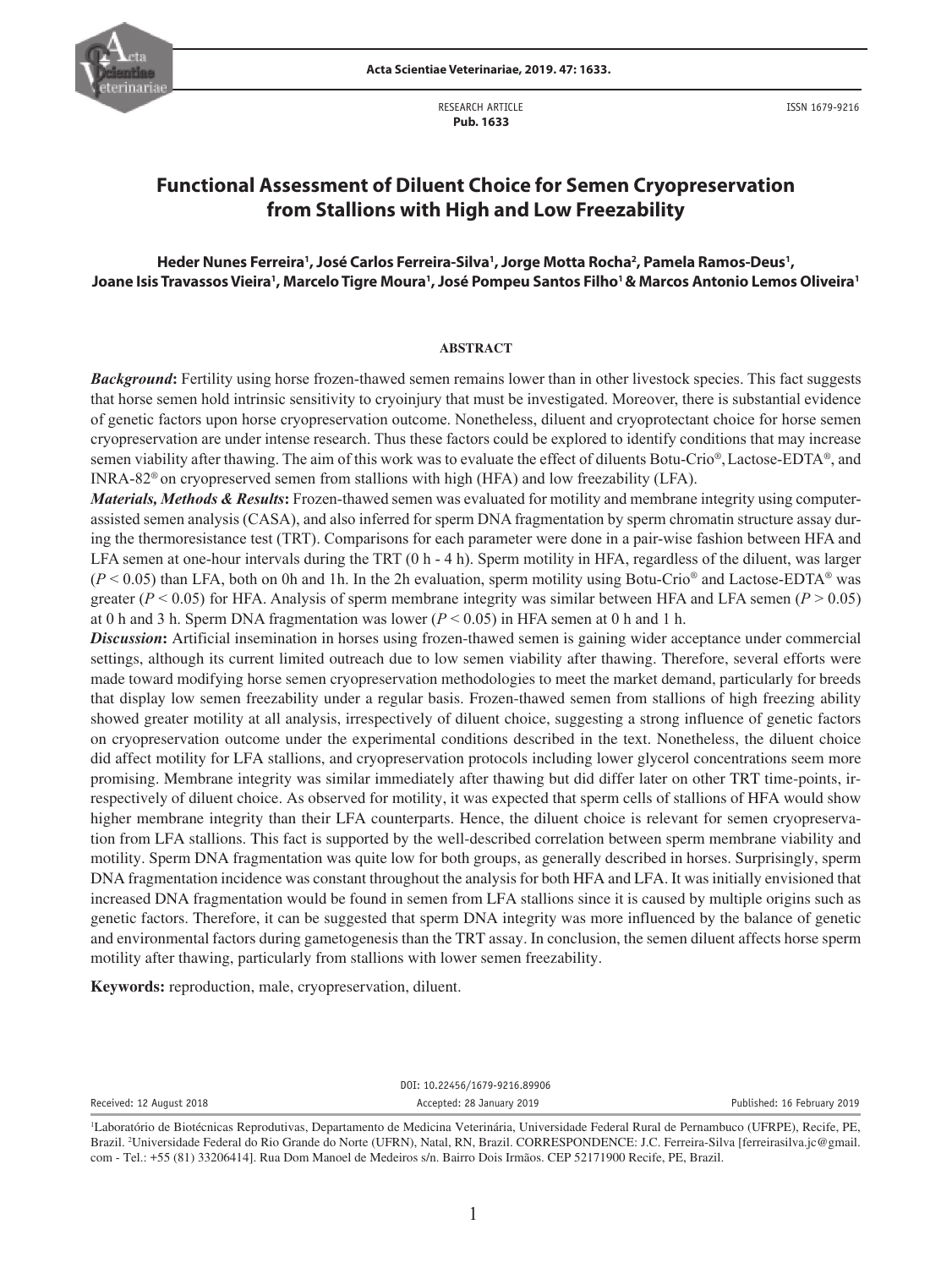## **INTRODUCTION**

The approval of artificial insemination usage in horse breeding programs by most breed associations intensified research on this biotechnology, particularly due to its potential for semen storage from valuable stallions for unlimited periods of time. However, fertility rates using horse frozen-thawed semen is consistently lower than in other species [4,30], thus suggesting that horse semen is particularly sensitive to cryoinjury [19,33].

Semen cryotolerance in horses depends upon genetic factors and cryopreservation protocol [2,38], such as diluent and cryoprotectant choice [2,28]. For these reasons, the effect of individual stallions has been extensively investigated throughout the years, aiming to identify factors associated to semen cryotolerance in horses, especially for stallions classified as holding low semen freezability potential [12,15,18,32,33,39].

Diluent and cryoprotectant choice for horse semen cryopreservation is under intense investigation [12,18,30,38], aiming to reduce toxicity and osmotic stress during cryopreservation [12,14,26]. Several parameters are used to measure horse semen cryotolerance, such as sperm motility [1,2], sperm membrane integrity and acrosome and mitochondria viability [8,30], zona pellucida binding assays [27,36], and incidence of DNA fragmentation [20,32]. Based on the facts above, the interplay between horse breed and cryopreservation protocol plays a major role on semen cryotolerance in horses.

Thus, the work aimed to compare the efficiency of semen diluent choice on horse semen cryopreservation using stallions of high freezability (HFA) and low freezability (LFA) evaluating sperm motility, membrane integrity, and DNA fragmentation during a thermoresistance test.

#### **MATERIALS AND METHODS**

#### *Stallions and semen collection*

A total of 13 stallions were used throughout the experiment, where four stallions from Westfalen, Arabian, Hanoverian and Quarter Horse breeds formed the HFA group (one of each breed). In contrast, nine stallions from the Mangalarga Marchador breed were used for the LFA group. Stallions that display semen with post-thaw motility lower than 30% over multiple collections were considered as LFA [11]. All stallions

had four to twelve years of age, of proven fertility, known cryotolerance potential and were further subject to semen collection regimen before the experiment.

Semen collection was performed with artificial vagina warmed at 42°C, using a phantom or mare in estrus. The ejaculate was initially filtered to remove gel and final semen volume was than measured. A semen aliquot was immediately used for analysis (fresh sample), while the other sample was diluted in Botu-Sêmen® diluent1 in a 1 : 2 dilution and divided into three even samples before centrifugation at 600 *g* for 10 min. After removing the supernatant, semen pellets were resuspended in three diluents, namely Botu-Crio®1 [5,32], INRA-82®2 [3], and Lactose-EDTA®3 [9,23]. Semen was further diluted in order to obtain a final concentration of 100 x 10<sup>6</sup> viable sperm cells mL-1 and then loaded into 0.5 mL straws. Moreover, semen straws were cooled at 5°C for 20 min for Botu-Crio® straws, 90 min for INRA-82® straws, while Lactose-EDTA® straws were not subjected to this step, according to manufacturer recommendations [9,23]. After stabilization at 5°C, all straws remained in nitrogen steam for 15 min and immersed in liquid nitrogen at -196°C for long-term storage.

## *Semen analysis*

Frozen-thawed semen was initially evaluated immediately after thawing at 46°C for 20 s, subject to TRT test at 37ºC for 4 h and evaluated at one-hour intervals. Frozen-thawed semen was evaluated for sperm motility on computer analysis sperm assay (CASA), as described previously [25]. Membrane integrity was carried out by fluorescence microscopy using 6-carboxifluorescein diacetate probes associated to propidium iodide [17]. Sperm DNA fragmentation was performed by sperm chromatin structure assay (SCSA), as reported by others [35].

# *Statistical analysis*

The data recorded as percentages was tested for normality using the Kolmogorov-Smirnov test [24] and further subjected to arcsin transformation. The data after transformation as subject to ANOVA. Mean comparisons were determined by Tukey's test with a confidence level of 95%.

#### **RESULTS**

The comparisons for sperm motility, sperm membrane integrity, and sperm DNA fragmentation between stallions of HFA and LFA were performed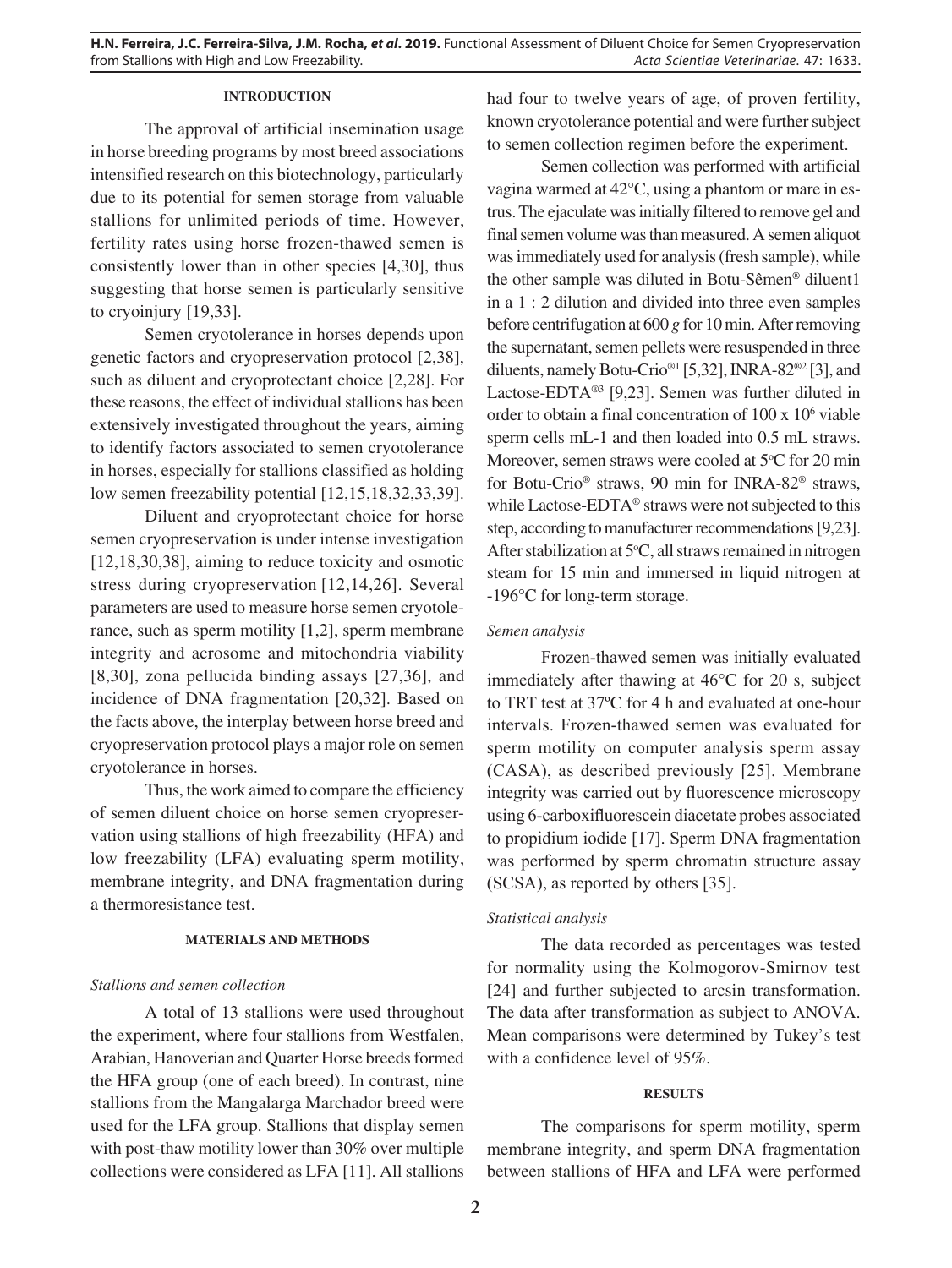during a five-time point period on TRT assay with one-hour intervals and among the three diluents.

Table 1 contains the relative percentages for sperm motility immediately after thawing and during the TRT assay. It can be noted that semen from HFA stallions had higher  $(P < 0.05)$  sperm motility than LFA stallions, irrespectively of diluent choice, both immediately after thawing (0 h) and at 1 h. Similar results were obtained at 2 h, where semen motility using Botu-Crio® and Lactose-EDTA<sup>®</sup> diluents was higher ( $P < 0.05$ ) on semen from HFA stallions, although INRA-82® diluent did not lead to similar results. For the remaining TRT intervals, no difference was observed within diluents  $(P > 0.05)$ .

Table 1 also describes, in terms of diluent choice, sperm motility immediately after thawing was higher ( $P < 0.05$ ) on Botu-Crio<sup>®</sup> than other diluents, for both HFA and LFA stallions. On the same analysis, sperm motility on INRA-82<sup>®</sup> was higher ( $P < 0.05$ ) than Lactose-EDTA® diluent only for HFA stallions. Furthermore, sperm motility using Botu-Crio® was higher ( $P < 0.05$ ) than INRA-82<sup>®</sup> and Lactose-EDTA<sup>®</sup> after 2 h and 3 h on TRT on semen of stallions from both HFA and LFA.

The results on Table 2 show sperm membrane integrity analysis. There was no difference  $(P > 0.05)$ immediately after thawing and at 3 h between HFA and LFA semen. However, for the remaining time points, sperm membrane integrity was higher in the HFA group  $(P < 0.05)$  than the LFA.

The comparisons among diluents showed that Botu-Crio<sup>®</sup> was similar to INRA-82<sup>®</sup> ( $P > 0.05$ ) but more efficient than Lactose-EDTA<sup>®</sup> ( $P < 0.05$ ) immediately after thawing and at 1h for both LFA and HFA groups (Table 2). Moreover, Botu-Crio® was more efficient  $(P < 0.05)$  than INRA-82<sup>®</sup> and Lactose-EDTA® within initial three hours. The INRA-82® and Lactose-EDTA® diluents were similar throughout TRT analysis  $(P > 0.05)$ .

The results on Table 3 show sperm DNA fragmentation, both at 0 h and 1 h of TRT. Irrespectively of diluent choice, DNA fragmentation was lower (*P*  $< 0.05$ ) on HFA group. For the remaining time points, there was no difference among groups  $(P > 0.05)$ .

# **DISCUSSION**

Artificial insemination in horses using frozenthawed semen in gaining wider acceptance under commercial conditions, despite its current limited outreach compared to the cattle industry. Thus, several efforts have been made toward modifying horse semen cryopreservation protocols [10,16], particularly for stallions or breeds that display low semen freezability [1,5,14,26].

Frozen-thawed semen from stallions of high freezing ability showed greater motility at all analysis, irrespectively of diluent choice, suggesting a strong influence of genetic factors on cryopreservation outcome [1,38]. These results are in agreement with the hypothesis that yet unidentified factors that cause high freezing ability play a major role on horse semen survival after cryopreservation. This ability may be acquired by differences in sperm membrane composition, that varies across horse breeds and correlates with semen freezability, as proposed by Holt [18].

Botu-Crio® increased the survival of sperm cells from LFA stallions. Frozen-thawed semen should display minimum requirements to be used for artificial insemination, the reason why CBRA [7] established that frozen-thawed semen should display motility of 30% or greater. By taking this requirement into account, Botu-Crio® diluent should be used for both animals of high and low freezability. Under the same reasoning, it is convenient to state that INRA-82® diluent should be used for semen of high freezability, while Lactose-EDTA® should not be recommended for this purpose. The results described here are not integrally in accordance to other researchers [5,12,14], possibly

**Table 1.** Sperm motility (%) in frozen-thawed semen using different diluents, from stallions of high and low freezability and evaluated by the thermoresistance test at 37ºC.

|                           |                                                       | High Freezability (HFA)                                                                                                                                     |          |                               | Low Freezability (LFA)                      |          |                        |                        |          |
|---------------------------|-------------------------------------------------------|-------------------------------------------------------------------------------------------------------------------------------------------------------------|----------|-------------------------------|---------------------------------------------|----------|------------------------|------------------------|----------|
|                           |                                                       | Thermoresistance Test (hours)                                                                                                                               |          | Thermoresistance Test (hours) |                                             |          |                        |                        |          |
| <b>Diluent</b>            |                                                       |                                                                                                                                                             |          | 4                             | $\left( \right)$                            |          |                        |                        |          |
| $Botu-Crio^{\circledR}$   |                                                       | $62.2^{Aa} + 11.4$ $31.2^{Aa} + 6.5$ $17.7^{Ba} + 14.7$ $5.5^{Ab} + 6.8$ $0^{Aa}$ $48.1^{Ba} + 15.5$ $12.0^{Ba} + 11.8$ $5.3^{Aa} + 12.6$ $0^{Aa}$ $0^{Aa}$ |          |                               |                                             |          |                        |                        |          |
| INRA-82 <sup>®</sup>      | $53.0^{Ab} + 17.4$ $8.0^{Ab} + 7.6$                   | $0^{\text{Ab}}$                                                                                                                                             | $0^{Ab}$ |                               | $0^{Aa}$ $21.2^{Bb} + 6.7$ $0.4^{Bb} + 1.3$ |          | $\theta$ <sup>Aa</sup> | $\theta$ <sup>Aa</sup> | $0^{Aa}$ |
| Lactose-EDTA <sup>®</sup> | $19.3^{Ac} + 11.5$ $10.0^{Ab} + 7.0$ $3.3^{Bb} + 3.0$ |                                                                                                                                                             | $0^{Ab}$ | $0^{Aa}$                      | $2.1^{Bc} + 3.5$                            | $0^{Bb}$ | $0^{Ab}$               | $\theta$ <sup>Aa</sup> | $0^{Aa}$ |

Different superscript letters (A, B) on the same line denote statistical difference (*P* < 0.05) between HFA and LFA groups. Different lowercase superscript letters (a, b, c) on the same column denote statistical difference ( $P < 0.05$ ) among diluents.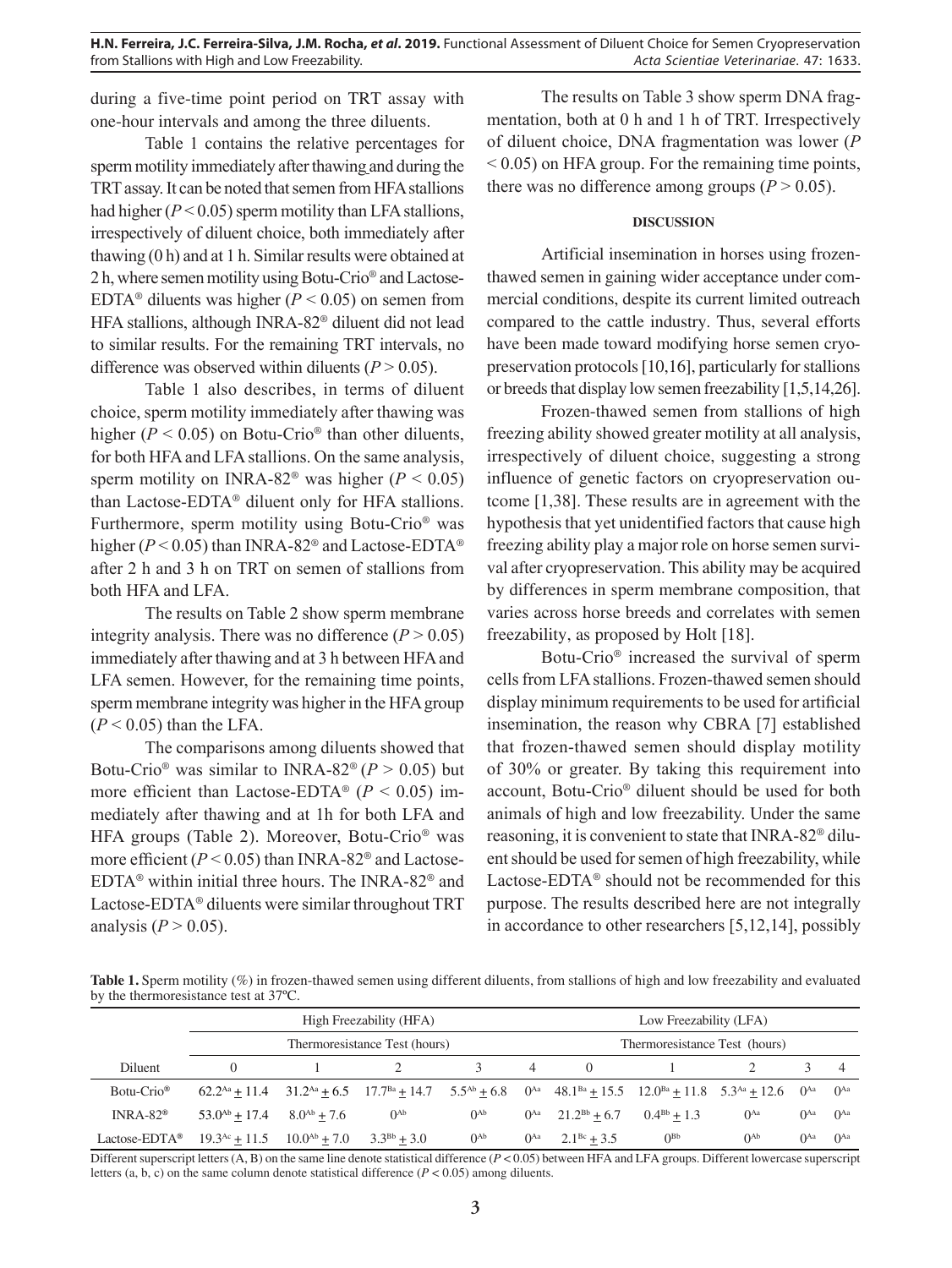| Table 2. Sperm membrane integrity (%) in frozen-thawed semen using different diluents, from stallions of high and low freezability and evaluated by the thermoresistance test at 37°C.                                                                         |                            |                                                | High Freezability (HFA)          |                    |                     |                          |                      | Low Freezability (LFA)        |                     |                      |
|----------------------------------------------------------------------------------------------------------------------------------------------------------------------------------------------------------------------------------------------------------------|----------------------------|------------------------------------------------|----------------------------------|--------------------|---------------------|--------------------------|----------------------|-------------------------------|---------------------|----------------------|
|                                                                                                                                                                                                                                                                |                            |                                                | Test (hours)<br>Thermoresistance |                    |                     |                          |                      | Thermoresistance Test (hours) |                     |                      |
| Diluent                                                                                                                                                                                                                                                        | $\subset$                  |                                                | $\mathcal{L}$                    | 3                  | 4                   | $\circ$                  |                      | $\mathcal{C}$                 | 3                   | 4                    |
| Botu-Crio®                                                                                                                                                                                                                                                     | $49.7^{Aa} + 4.0$          | $47.5^{Aa} \pm 5.3$                            | $47.2^{Aa}$ + 4.8                | $45.7^{Aa} + 6.9$  | $43.7^{4a} + 5.4$   | 42.1 <sup>Aa</sup> + 5.7 | $37.3^{Ba} + 8.6$    | $34.8^{Ba} + 5.8$             | $37.4^{Aa} \pm 6.0$ | $33.6^{Ba} + 4.4$    |
| INRA-82®                                                                                                                                                                                                                                                       | $44.7^{\text{Aab}} + 11.8$ | $38.2^{Aab} + 9.3$                             | 38.7 <sup>Aa</sup> ± 6.4         | $34.7^{44} + 9.7$  | $35.0^{4a} \pm 9.7$ | $35.1^{Aab} + 8.2$       | $32.4^{Bab} \pm 5.0$ | 33.7 $^{44}$ + 7.0            | $34.1^{40} + 5.2$   | $34.3^{Ba} + 6.9$    |
| Lactose-EDTA®                                                                                                                                                                                                                                                  | $33.3^{Ab} \pm 3.2$        | $34.0^{Ab} + 2.0$                              | 2.1<br>$29.6^{Aa} +$             | $33.6^{Ab} + 4.0$  | $33.6^{Aa} + 3.2$   | $33.8^{Ab} + 10.7$       | $30.6^{Bb} \pm 5.8$  | $33.4^{Ba} \pm 5.15$          | $31.8^{Ab} \pm 3.8$ | 3.1<br>$34.1^{Ba} +$ |
|                                                                                                                                                                                                                                                                |                            |                                                |                                  |                    |                     |                          |                      |                               |                     |                      |
| Table 3. Sperm DNA fragmentation (%) in frozen-thawed semen using different diluents, from stallions of high and low freezability and evaluated by the thermoresistance test at 37°C.                                                                          |                            |                                                |                                  |                    |                     |                          |                      |                               |                     |                      |
|                                                                                                                                                                                                                                                                |                            |                                                | High Freezability (HFA)          |                    |                     |                          |                      | Low Freezability (LFA)        |                     |                      |
|                                                                                                                                                                                                                                                                |                            |                                                | Thermoresistance Test (hours)    |                    |                     |                          |                      | Thermoresistance Test (hours) |                     |                      |
| Diluent                                                                                                                                                                                                                                                        | ⊂                          |                                                |                                  | 3                  | 4                   | ⊂                        |                      | $\mathcal{C}$                 | 3                   | 4                    |
| Botu-Crio <sup>®</sup>                                                                                                                                                                                                                                         | $1.6^{4a} \pm 0.6$         | $1.7^{Aa} \pm 0.8$                             | $1.5^{Aa} \pm 0.7$               | $2.1^{Aa} \pm 2.5$ | $1.6^{4a} \pm 0.5$  | $2.6^{Ba} + 1.1$         | $2.6^{Ba} \pm 0.9$   | $2.0^{4a} \pm 1.0$            | $2.0^{4a} \pm 1.1$  | $1.9^{4a} \pm 1.0$   |
| INRA-82®                                                                                                                                                                                                                                                       |                            | $1.3^{4a} \pm 0.6$ 1.3 <sup>44</sup> $\pm 0.7$ | $1.3^{Aa} \pm 0.5$               | $2.2^{Aa} + 1.4$   | $1.9^{4a} + 0.8$    | $2.8^{Ba} \pm 1.6$       | $2.8^{Ba} \pm 1.6$   | $2.1^{Aa} + 1.4$              | $2.1^{Aa} + 1.4$    | $1.9^{Aa}$ + 1.5     |
| Lactose-EDTA <sup>®</sup> 1.5 <sup>Aa</sup> ± 0.5 1.9 <sup>Aa</sup> ± 0.6                                                                                                                                                                                      |                            |                                                | $1.9^{4a} \pm 0.7$               | $2.1^{Aa} \pm 1.4$ | $1.9^{Aa} + 0.6$    | $2.8^{Ba}$ + 1.0         | $2.6^{Ba} + 1.0$     | $2.2^{Aa} + 0.9$              | $1.8^{Aa} + 0.9$    | $1.9^{4a} + 1.0$     |
| Different superscript letters (A, B) on the same line denote statistical difference ( $P < 0.05$ ) between HFA and LFA groups. Different lowercase superscript letters (a, b) on the same column denote statistical difference<br>$(P < 0.05)$ among diluents. |                            |                                                |                                  |                    |                     |                          |                      |                               |                     |                      |

**H.N. Ferreira, J.C. Ferreira-Silva, J.M. Rocha,** *et al.* **2019.** Functional Assessment of Diluent Choice for Semen Cryopreservation from Stallions with High and Low Freezability. *Acta Scientiae Veterinariae. 47*: 1633. from Stallions with High and Low Freezability.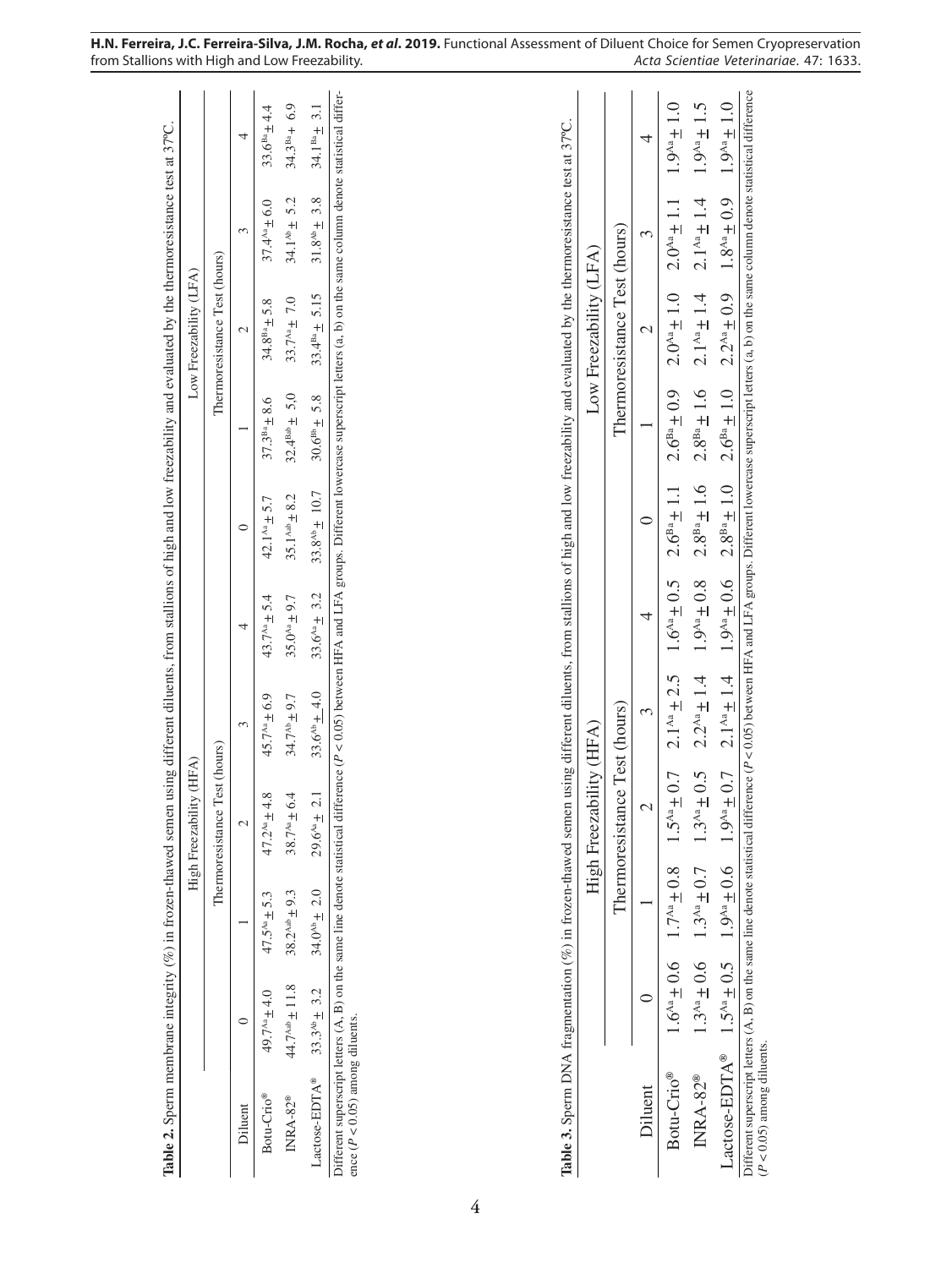due to the numerous traits evaluated in each report, differences in experimental conditions and possibly other unidentified factors.

Membrane integrity was similar immediately after thawing but did differ later on other TRT time-points, irrespectively of diluent choice. As observed for motility, it was expected that sperm cells of stallions of HFA would show higher membrane integrity than their LFA counterparts. This finding suggests the protection exerted by sperm membrane is less pronounced in some animals, a fact that can explain why artificial insemination is lower in stallions of LFA. This hypothesis is supported by Holt [18], since the author mentioned possible differences in membrane composition among horse breeds.

The Lactose-EDTA® diluent was less efficient to maintain membrane integrity than Botu-Crio® and similar to INRA-82®. However, this later diluent was similar to Botu-Crio®. In an independent comparison of semen diluents for stallion semen cryopreservation, Terraciano and co-workers [37] observed that Botu-Crio® showed greater sperm membrane integrity. It was initially hypothesized that Botu-Crio® would be more efficient, based on its composition that includes cryoprotectants of amine groups, thus displaying lower molecular weight, which allows faster penetrance on sperm cells during cryopreservation and ultimately leads to greater sperm membrane protection. According to Ferreira and co-workers [12], the Botu-Crio® is composed of intracellular cryoprotectants, such as the amine derived ones, and may be associated with low glycerol concentrations, probably by using 4% methylformamide and 1% glycerol**.** Therefore, it differs sharply from other diluents that are formulated with

3% glycerol or more, and that should be avoided for cryopreservation of semen from LFA stallions.

Sperm DNA fragmentation was quite low for both groups, as described in horses [29,34], and other species [6,22]. Surprisingly, sperm DNA fragmentation incidence was constant throughout the analysis for both HFA and LFA. It was initially envisioned that increased DNA fragmentation would be found in semen from LFA stallions, since it is caused by multiple origins such as genetic factors [15,21]. Moreover, frozenthawed horse semen displayed variable resistance to sperm DNA fragmentation under *in vitro* conditions [20,40], possibly due to assay-intrinsic factors.

## **CONCLUSION**

The semen diluent affects horse sperm motility after thawing, particularl y from stallions with lower semen freezability.

#### MANUFACTURERS

1 Botupharma Biotecnologia Animal para Equinos e Pet. Botucatu, SP, Brazil.

2 IMV Technologies. L'Aigle, France.

3 Animal Reproduction Systems Inc. Chino, CA, USA.

*Acknowledgements***.** Authors would like to acknowledge the Coordenação de Aperfeiçoamento de Pessoal de Nível Superior and Fundação de Amparo à Ciência e Tecnologia do Estado de Pernambuco for fellowship support during the study.

*Ethical approval.* This research was performed after evaluation and approval of the Ethics Committee on the Use of Animals, Faculdade Pio Décimo, Aracaju - SE, Brazil (License: 01/17).

*Declaration of interest.* The authors declare that they have no conflict of interest and are available to provide any clarification.

#### **REFERENCES**

- **1 Alvarenga M.A., Leao K.M., Papa F.O., Landim-Alvarenga F.C., Medeiros A.S.L. & Gomes G.M. 2004.** The use of alternative cryoprotectors for freezing stallion semen. *Havemeyer Found Monograph Series*. 12: 74-76.
- **2 Alvarenga M.A., Papa F.O., Landim-Alvarenga F.C. & Medeiros A.S.L. 2005.** Amides as cryoprotectants for freezing stallion semen: a review*. Animal Reproducion Science*. 89(1-4): 105-113.
- **3 Batellier F., Magistrini M., Fauquant J. & Palmer E. 1997.** Effect of milk fractions on survival of equine spermatozoa. *Theriogenology*. 48(3): 391-410.
- **4 Bucci D., Giaretta E., Spinaci M., Rizzato G., Isani G., Mislei B., Mari G., Tamanini C. & Galeati G. 2016.** Characterization of alkaline phosphatase activity in seminal plasma and in fresh and frozen-thawed stallion spermatozoa. *Theriogenology*. 85(2): 288-295.
- **5 Candeias M.L., Alvarenga M.A., Carmo M.T., Ferreira H.N., Maior M.R.S., Torres Filho R.A., Rodrigues A.L.R. & Brandão F.Z. 2012.** Sêmen cryopreservation protocols of mangalarga marchador stallions. *Revista Brasileira de Zootecnia*. 41(9): 1989-1995.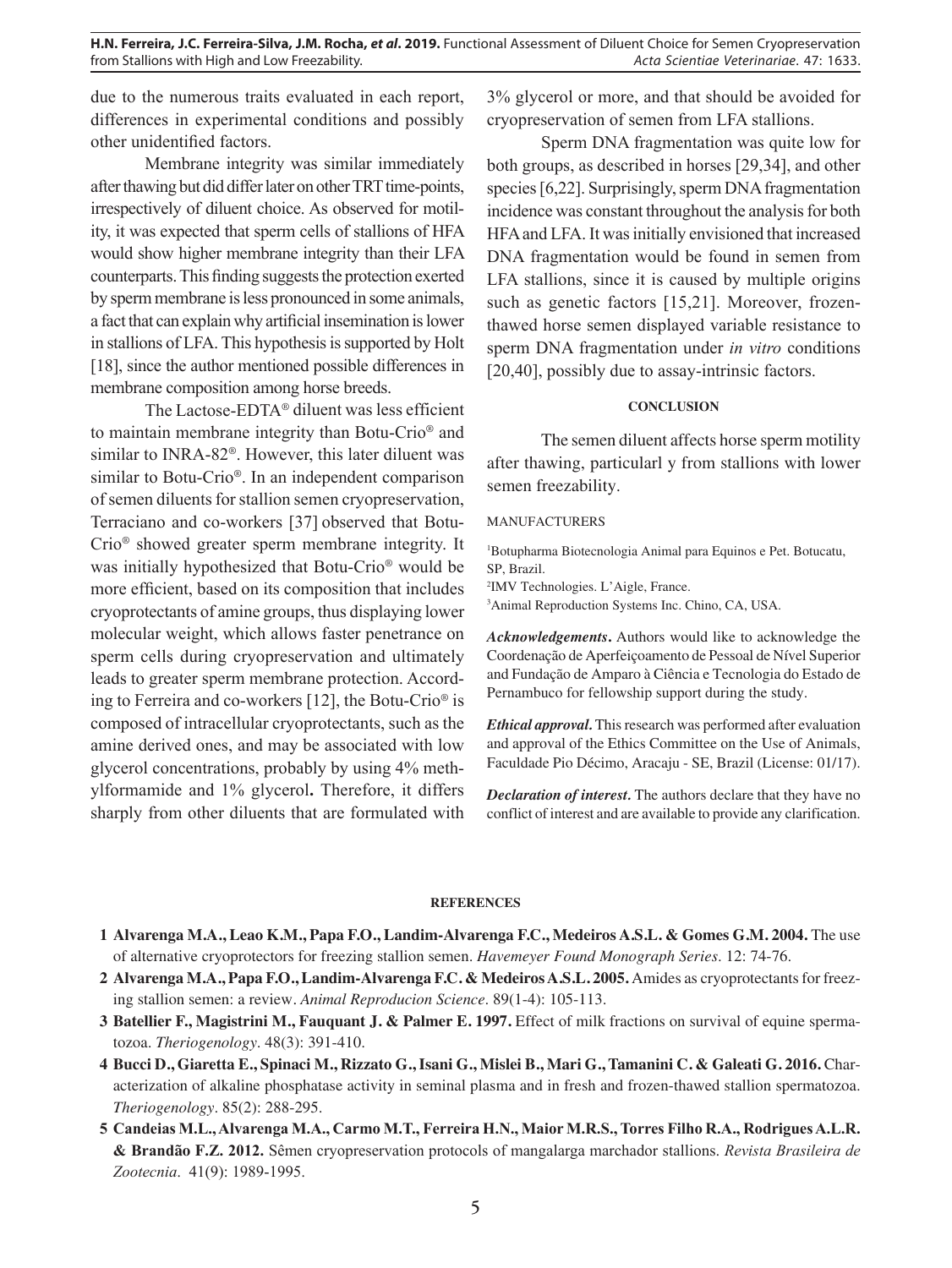- **6 Carreira J.T., Mingoti G.Z., Rodrigues L.H., Silva C., Perri S.H.V. & Koivisto M.B. 2012.** Impact of proximal cytoplasmic droplets on quality traits and *in vitro* embryo production efficiency of crypreserved bull spermatozoa. *Acta Veterinaria Scandinavica*. 54(1): 1.
- **7 CBRA Colégio Brasileiro de Reprodução Animal. 2013.** *Manual de exame andrologico e avaliação sêmen animal*. 3.ed. Belo Horizonte: CBRA, 104p.
- **8 Celeghini C.C.C., Arruda R.P., Silva F.H.A., Faria D.E., Andrade A.F.C.J. & Raphael C.F. 2007.** Utilization of fluorescent probe association for simultaneous assessment of plasmatic, acrossomal and mitochonarial membrane of rooster spermatozoa. *Revista Brasileira de Ciencia Avicola*. 9(3): 143-149.
- **9 Cochran J.D., Amann R.P. & Froman D.P. 1984.** Effects of centrifugation, glycerol level cooling to 5°C, freezing rate and thawing rate on the post-thaw motility of equine sperm. *Theriogenology*. 22(1): 25-38.
- **10 Córdova A., Strobel P., Vallejo A., Valenzuela P., Ulloa O., Burgos R.A., Menarim B., Rodríguez-Gil J.E., Ratto M. & Ramírez-Reveco A. 2014.** Use of hypometabolic TRIS extenders and high cooling rate refrigeration for cryopreservation of stallion sperm: presence and sensitivity of 5' AMP-activated protein kinase (AMPK). *Cryobiology*. 69(3): 473-481.
- **11 Ferreira H.N., Ferreira-Silva J.C., Rocha J.M., Fárras M.C., Calixto M., Moura M.T. & Oliveira M.A.L. 2018.** Variable Inter-Assay Estimation of Sperm Dna Fragmentation in Stallions Classified As Good and Bad Semen Freezers. *CryoLetters*. 39(1): 67-71.
- **12 Ferreira H.N., Johnson A.E.M. & Coutinho da Silva N.M.A. 2008.** Effects of freezing extenders and cryoprotectants on sperm motility and viability post-thaw. *Animal Reproducion Science.* 107: 319-320.
- **13 Ferreira-Silva J.C., Basto S.R.L., Moura M.T., Rocha J.M., Freitas Neto L.M., Santos Filho J.P., Silva Filho M.L. & Oliveira M.A.L. 2018.** Freezing of stallion semen: *In vitro* evaluation of motility and acrosin activity in sperm cells cryopreserved using different semen extenders. *Biopreservation and Biobanking*. 16: 1-6.
- **14 Gomes G.M., Jacob J.C.F., Medeiros A.S.L., Papa F.O. & Alvarenga M.A. 2002.** Improvement of stallion spermatozoa preservation with alternative cryoprotectants for Mangalarga Marchador breed. *Theriogenology*. 58(2-4): 277-279.
- **15 Gosálvez J., Nuñez R., Fern**á**ndez J.L., L**ó**pez-Fern**á**ndez C. & Caballero P. 2011.** Dynamics of sperm DNA damage in fresh versus frozen-thawed and gradient processed ejaculates in human donors. *Andrologia*. 43(6): 373-377.
- **16 Guimarães T., Lopes G., Pinto M., Silva E., Miranda C., Correia M.J., Damásio L., Thompson G. & Rocha A. 2015.** Colloid centrifugation of fresh stallion semen before cryopreservation decreased microorganism load of frozenthawed semen without affecting seminal kinetics. *Theriogenology*. 83(2): 186-191.
- **17 Harrison R.A.P. & Vickers S.E. 1990.** Use of fluorescent probes to assess membrane 6 integrity in mammalian spermatozoa. *Jornal de Reprodução e Fertilidade*. 88(1): 343-352.
- **18 Holt W.V. 2000.** Basics aspects of frozen storage of semen. *Animal Reproduction Science*. 62(1-3): 3-22.
- **19 Klopee L.H., Vaner D.D., Elmore R.G., Bretzlaff K.N. & Shull J.W. 1988.** Effect of insemination timing on the fertilizing capacity of frozen/thawed equine spermatozoa. *Theriogenology*. 29(2): 429-439.
- **20 López-Fernández C., Crespo F., Arroyo F., Fernández J.L., Arana P., Johnston S.D. & Gosález J. 2007.** Dynamics of sperm DNA fragmentation in domestic animals II. The stallion. *Theriogenology*. 68(9): 1240-1250.
- **21 Love C.C. & Kenney R.M. 1998.** The relationship of increased susceptibility of sperm DNA to denaturation and fertility in the stallion. *Theriogenology*. 50(6): 955-972.
- **22 Machado E.R., Kamimura C.F., Beletti M.E. & Jacomini J.O. 2003.** Diagnóstico de alterações na compactação da cromatina em espermatozoides de suíno através de azul de toluidine e alaranjado de acridina. *Revista Brasileira de Reprodução Animal*. 27: 381-382.
- **23 Martin J.C., Klug E. & Günzel A.R. 1979.** Centrifugation of stallion semen and its storage in large volumes straws. *Jornal de Reprodução e Fertilidade*. 27: 47-51.
- **24 Martinez M.L., Verneque R.S. & Teodoro R.L. 2000.** Correlações entre características da qualidade do sêmen e a circunferência escrotal de reprodutores da raça Gir. *Revista Brasileira de Zootecnia.* 29(3): 700-706.
- **25 Maziero R.R.D. 2010.** *Comparação entre diferentes taxas de sêmen na viabilidade espermática em garanhões de alta e baixa congelabilidade*. 73f. Dissertação (Mestrado) - Universidade Estadual Paulista, Faculdade de Medicina Veterinária e Zootecnia de Botucatu.
- **26 Medeiros A.S.L., Gomes G.M., Carmo M.T., Papa F.O. & Alvarenga M.A. 2002.** Cryopreservation of stallion sêmen using different amides. *Theriogenology*. 58: 273-276.